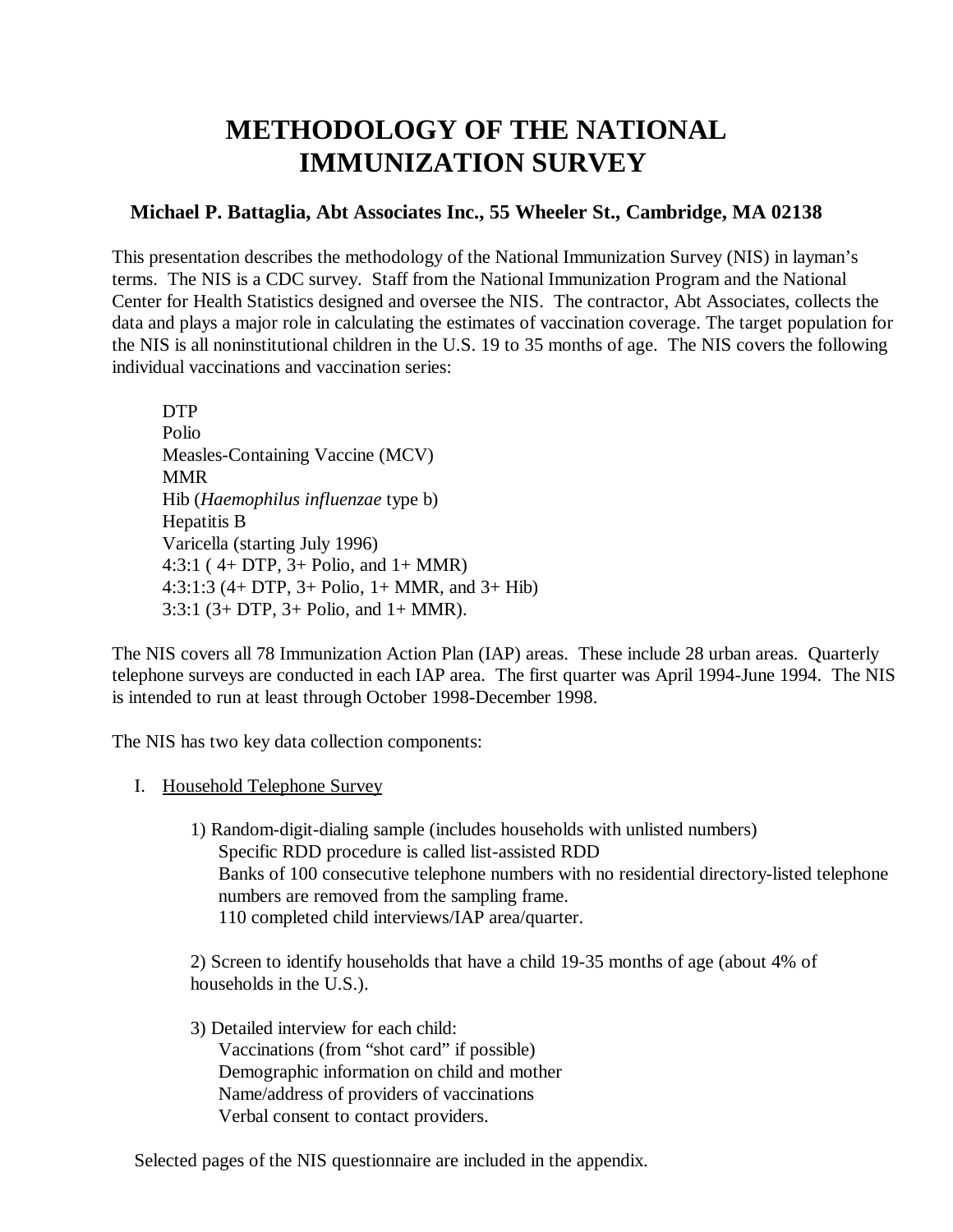### II. Provider Record Check Survey

Mail Survey Provider lists all vaccinations for child Indicates type of facility (e.g., private practice).

The first page of the provider record check form is included in the appendix.

For the estimation of vaccination coverage, the two main objectives of the NIS are to:

Estimate the percentage of children up-to-date in each of the 78 IAP areas (for each consecutive 4 quarter period).

Use the same methodology in all IAP areas to yield comparable estimates.

The formation of NIS estimates of vaccination coverage for a four-quarter period involves several steps. The initial steps yield weights that are used to form estimates for each IAP area.

1) For a given quarter, calculate base sampling weight for each IAP area (total number of telephone numbers in an IAP area divided by the number of sample telephone numbers in that IAP area). The base sampling weight is then adjusted for households with multiple phone lines and to account for unit nonresponse. The final base sampling weight allows for generalizations only to the population of children in households with telephones. The NIS, however, is interested in generalizing to all noninstitutional children in each IAP area.

2) Use Vital Statistics data on births in each IAP area, adjusted for immigration, migration and deaths, to make the weighted NIS four-quarter samples closely resemble the Vital Statistics population totals by race, Hispanic origin, education of mother, and age of child. This process, simple poststratification, aims to adjust for unit nonresponse and also to account for nontelephone children. Table 1 shows an example of simple poststratification.

The first problem that the NIS faces is accounting for children who live in households without telephones (12% of U.S. children live in households without telephones). The National Health Interview Survey (NHIS) indicates that telephone and nontelephone children differ considerably in terms of their vaccination coverage.

1992 NHIS: nontelephone -- 44% with 4+ DTP versus telephone -- 61% with 4+ DTP .

A telephone survey will, therefore, tend to overestimate vaccination coverage levels. The degree of overestimation varies considerably among the 78 IAP areas, because as few as 2% and as many as 25% of children live in nontelephone households. Furthermore, the NHIS indicates that nontelephone and telephone children differ in vaccination coverage, even within the poststratification cells described above. This provides strong evidence that simple poststratification does not adjust very completely for the exclusion of nontelephone children from the NIS.

The solution to this problem was to develop a weighting method called modified poststratification that allows the sample to be generalized to all children in an IAP area. The basic idea is to use independent information on the vaccination coverage of telephone and nontelephone children to split each simplepoststratification cell into two subcells -- 4:3:1 up-to-date and not 4:3:1 up-to-date. The weights of the children in a given poststratification cell are then adjusted separately for the up-to-date and not up-to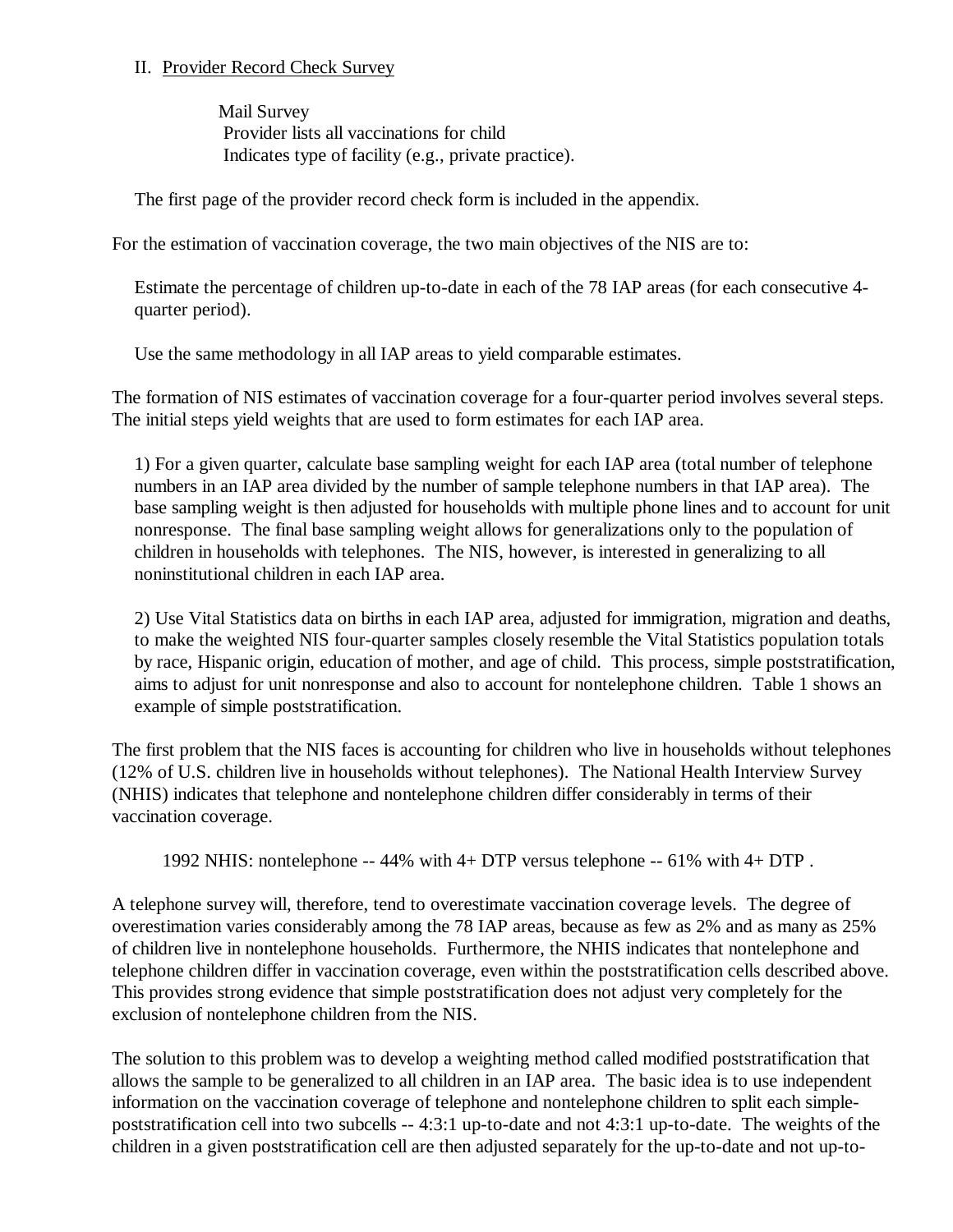date children. Because nontelephone children are more likely to not be up-to-date, the modifiedpoststratification weights of the not-up-to-date children in a poststratification cell will tend to be increased, relative to the modified-poststratification weights of the up-to-date children.

For a given poststratification cell, the NHIS can provide the national 4:3:1 up-to-date (UTD) ratio for nontelephone versus telephone children (e.g.,  $40\%$  /  $50\% = 0.80$ ). From the 1990 Census we know the percentage of children in the IAP area in a given poststratification cell that live in telephone households (e.g., 70%). From the NIS we have an IAP-area estimate (using the base sampling weight) of the percentage of telephone children in the poststratification cell who are 4:3:1 UTD (e.g., 60%). Table 2 illustrates the calculation for a poststratification cell using hypothetical data. The modifiedpoststratification weight is used in calculating the vaccination coverage estimates published in the MMWR.

The 1994 NHIS indicated that there is substantial response bias in household (parental) vaccination reports. The second major problem, therefore, faced by the NIS relates to parental reports that often contain errors because of 1) faulty recall or 2) incomplete shot cards. Table 3 gives an indication of the reporting errors in the parental reports of 4:3:1:3 up-to-date status of their children.

The solution developed for the NIS is to collect vaccination information from providers for as many NIS children as possible. Currently, valid provider data are obtained for about 65% of the NIS children. Before using the provider responses, we go through a detailed procedure to assess the validity of the provider information for each child. We then combine household data and provider data to obtain provider-adjusted estimates of vaccination coverage for each IAP area. The provider-adjusted estimates use the household report on 4:3:1:3 UTD status to classify all children in an IAP area into 5 categories:

- 1. Shot card, 4:3:1:3 UTD
- 2. Shot card, Not 4:3:1:3 UTD
- 3. Recall, 4:3:1:3 UTD
- 4. Recall, Not 4:3:1:3 UTD
- 5. Don't Know (D.K.) whether 4:3:1:3 UTD.

Within each of these categories, we use the provider data to estimate the proportion of children who are up-to-date on a specific vaccination or series. Table 4 gives an example of the calculation of the provider-adjusted coverage estimate for 3+ Polio up-to-date.

The provider-adjusted percentage for 3+ Polio up-to-date is 87.3%. By contrast, the estimate based only on the household report is 76%. The use of the provider and household reports leads to much more accurate estimates of vaccination coverage than the households' reports alone. In general, the lack of provider data leads to substantial underestimates of vaccination coverage.

The NIS data are used to form four-quarter annualized estimates of vaccination coverage. Shown below are the NIS quarters for 1995 and 1996.

### NIS Quarters

| Q1/1995 | Q2/1995 | Q3/1995 | Q4/1995 |
|---------|---------|---------|---------|
| Q1/1996 | Q2/1996 | Q3/1996 | Q4/1996 |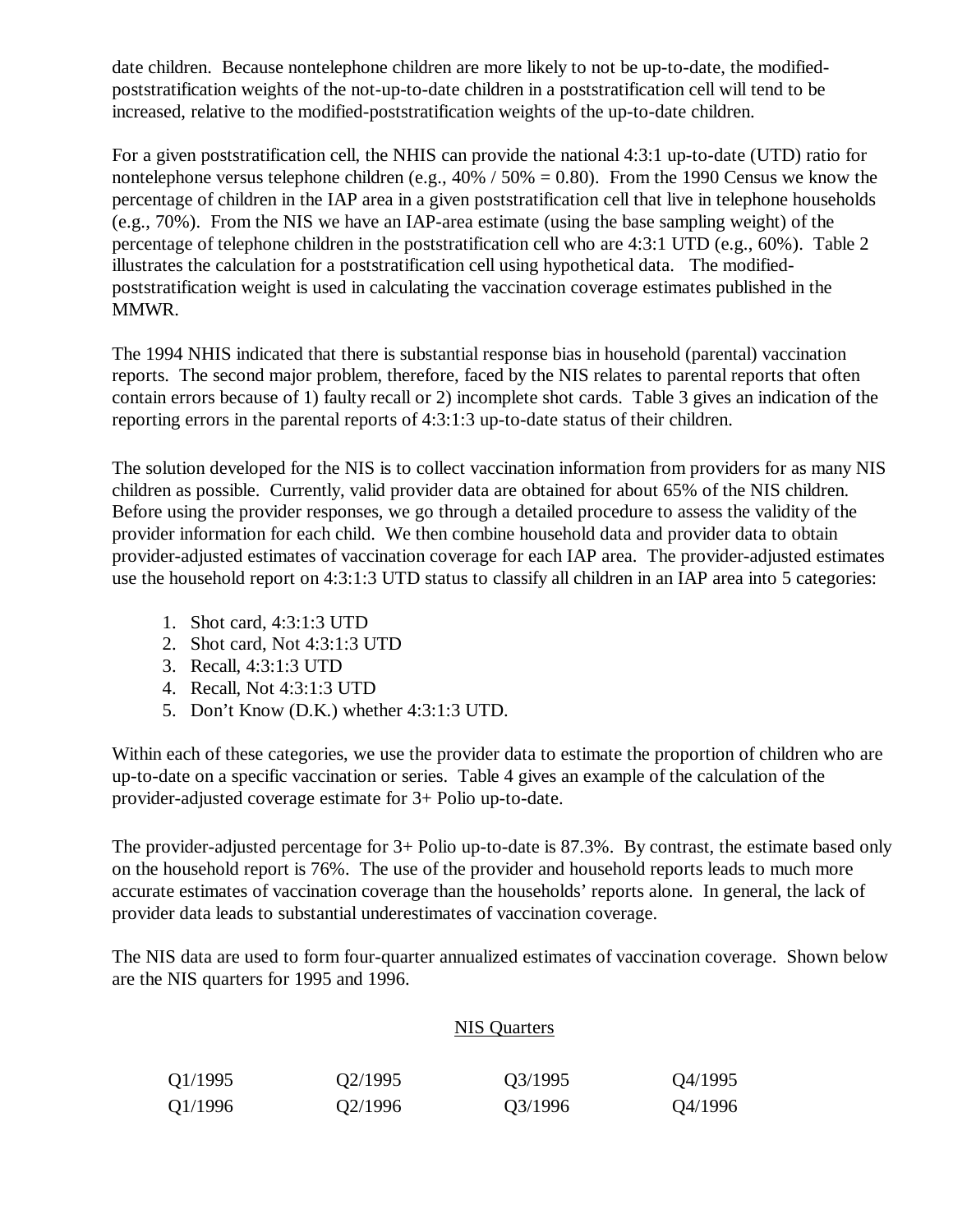These eight quarters can be used to form five NIS four-quarter vaccination coverage estimates:

- 1. Q1/95 to Q4/95
- $2<sup>1</sup>$ Q2/95 to Q1/96
- $\mathfrak{Z}$ . Q3/95 to Q2/96
- $4.$ Q4/95 to Q3/96
- 5. Q1/96 to Q4/96

The NIS is also used to measure and assess changes in vaccination coverage over time. For example one can compare Q1/96 to Q4/96 with Q1/95 to Q4/95. The next step is to determine whether the difference between the two time periods is statistically significant.

One can also examine the pattern of all four-quarter annualized estimates to see whether vaccination coverage shows a trend. The four graphs in Table 5 give four different examples of vaccination coverage trends.

It is hoped that this presentation of the key aspects of the NIS methodology has given users of the survey results a better understanding of how the NIS works. The NIS is an important tool for measuring vaccination coverage trends for the nation, the 50 states, and the 78 IAP areas. The use of the same methodology in all 78 IAP areas provides estimates that are comparable across all areas.

References for further information:

Battaglia, M., Malec, D., Spencer, B., Hoaglin, D., and Sedranak, J., "Adjusting for Noncoverage of Nontelephone Households in the State and Local Immunization Coverage and Health Survey," 1995 Proceedings of the Section on Survey Research Methods, American Statistical Association.

Centers for Disease Control and Prevention, "Sample Design and Procedures to Produce Estimates of Vaccination Coverage in the National Immunization Survey," Unpublished memorandum, National Immunization Program, April 18, 1996.

Ezzati-Rice, T., Zell, E., Battaglia, M., Ching, P., and Wright, R., "The Design of the State and Local Area Immunization Coverage and Health Survey," 1995 Proceedings of the Section on Survey Research Methods, American Statistical Association.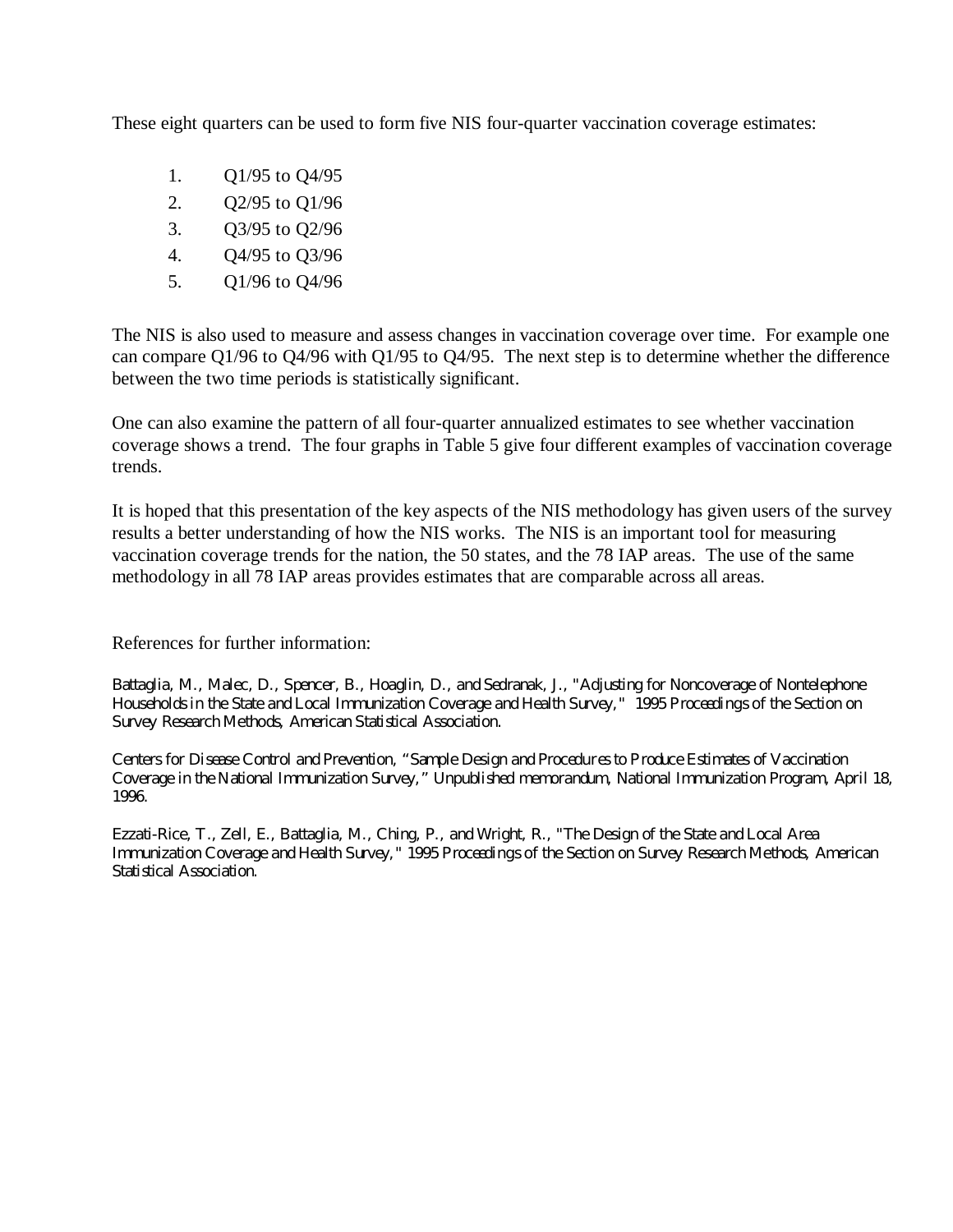|                                                                                      | Weighted<br><b>NIS Sample</b>   | Vital<br><b>Statistics</b> | Adjustment | <b>Weighted NIS</b><br>Sample after<br>Adjustment |
|--------------------------------------------------------------------------------------|---------------------------------|----------------------------|------------|---------------------------------------------------|
| Cell                                                                                 | (using base<br>sampling weight) | Count                      | Factor     |                                                   |
| Hispanic.                                                                            | 1,800                           | 2,000                      | 1.11       | 2,000                                             |
| Black, age<br>19-25 months.                                                          | 2,500                           | 3,000                      | 1.20       | 3,000                                             |
| Black, age<br>26-35 months.                                                          | 3,500                           | 4,000                      | 1.14       | 4,000                                             |
| White, education of<br>mother less than or<br>equal to 12 yrs., age<br>19-25 months. | 3,500                           | 3,000                      | 0.86       | 3,000                                             |
| White, education of<br>mother less than or<br>equal to 12 yrs., age<br>26-35 months. | 5,500                           | 5,000                      | 0.91       | 5,000                                             |
| White, education of<br>mother 12 years or<br>higher.                                 | 2,800                           | 3,000                      | 1.07       | 3,000                                             |
| Total                                                                                | 19,600                          | 20,000                     |            | 20,000                                            |

Table 1: Example of Simple Poststratification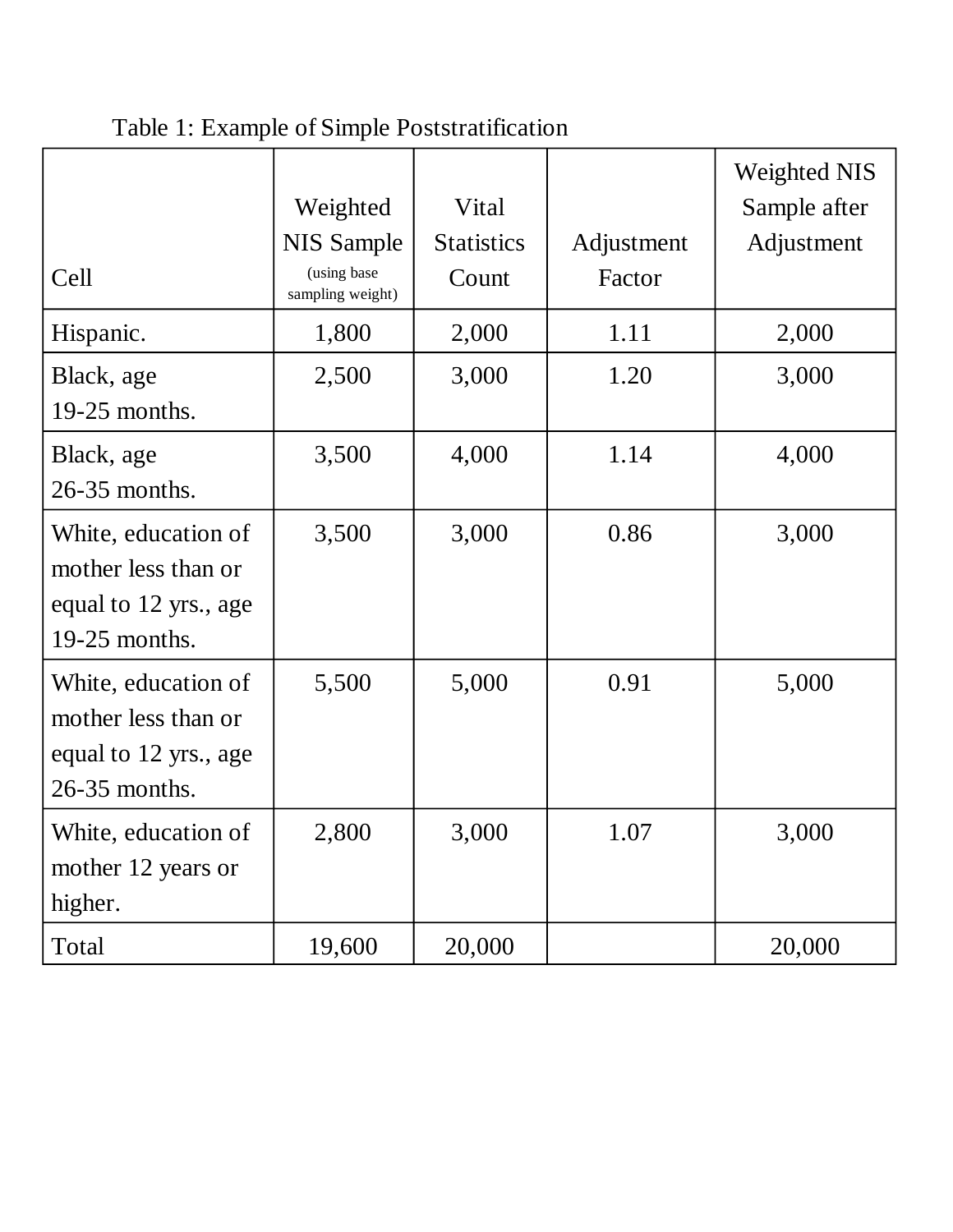Table 2: Example of Modified Poststratification

Poststratification Cell: Black, Age 26-35 Months Telephone children:  $3,000 \text{ x } .70 = 2,100 \text{ x } .60^{\text{a}}$  $= 1,260$  telephone children 4:3:1 Up-to-Date. Nontelephone children:  $3,000 - 2,100 = 900 \text{ x } .40^{\circ} = 360 \text{ x } (.60/.50)^{\circ}$  $= 432$  nontelephone children 4:3:1 Up-to-Date.

Total of  $1,260 + 432 = 1,692$  4:3:1 Up-to-Date. 3,000 - 1,692 = 1,308 children NOT 4:3:1 Up-to-Date.

|               |                                         | <b>Estimated</b><br>Vital |            | <b>Weighted NIS</b><br>Sample after |
|---------------|-----------------------------------------|---------------------------|------------|-------------------------------------|
|               | <b>Weighted NIS</b>                     | <b>Statistics</b>         | Adjustment | Adjustment                          |
| Cell          | Sample (using base)<br>sampling weight) | Count                     | Factor     |                                     |
| 4:3:1 UTD     | $2,500 \times .60 =$                    | 1,692                     | 1.13       | 1,692                               |
| children      | 1,500                                   |                           |            |                                     |
| Not 4:3:1 UTD | $2,500 - 1,500 =$                       | 1,308                     | 1.31       | 1,308                               |
| children      | 1,000                                   |                           |            |                                     |
| Total         | 2,500                                   | 3,000                     | 1.20       | 3,000                               |

**Table 3: Reporting Errors in Parental Reports of 4:3:1:3 Up-to-Date Status of their Children** 

a NIS IAP-area telephone 4:3:1 estimate for poststratification cell.

b National NHIS nontelephone 4:3:1 estimate for poststratification cell.

c Ratio of NIS IAP-area telephone 4:3:1 estimate to national NHIS telephone 4:3:1 estimate for poststratification cell. This ratio calibrates the national NHIS nontelephone 4:3:1 estimate for the poststratification cell to more accurately reflect IAP-area conditions.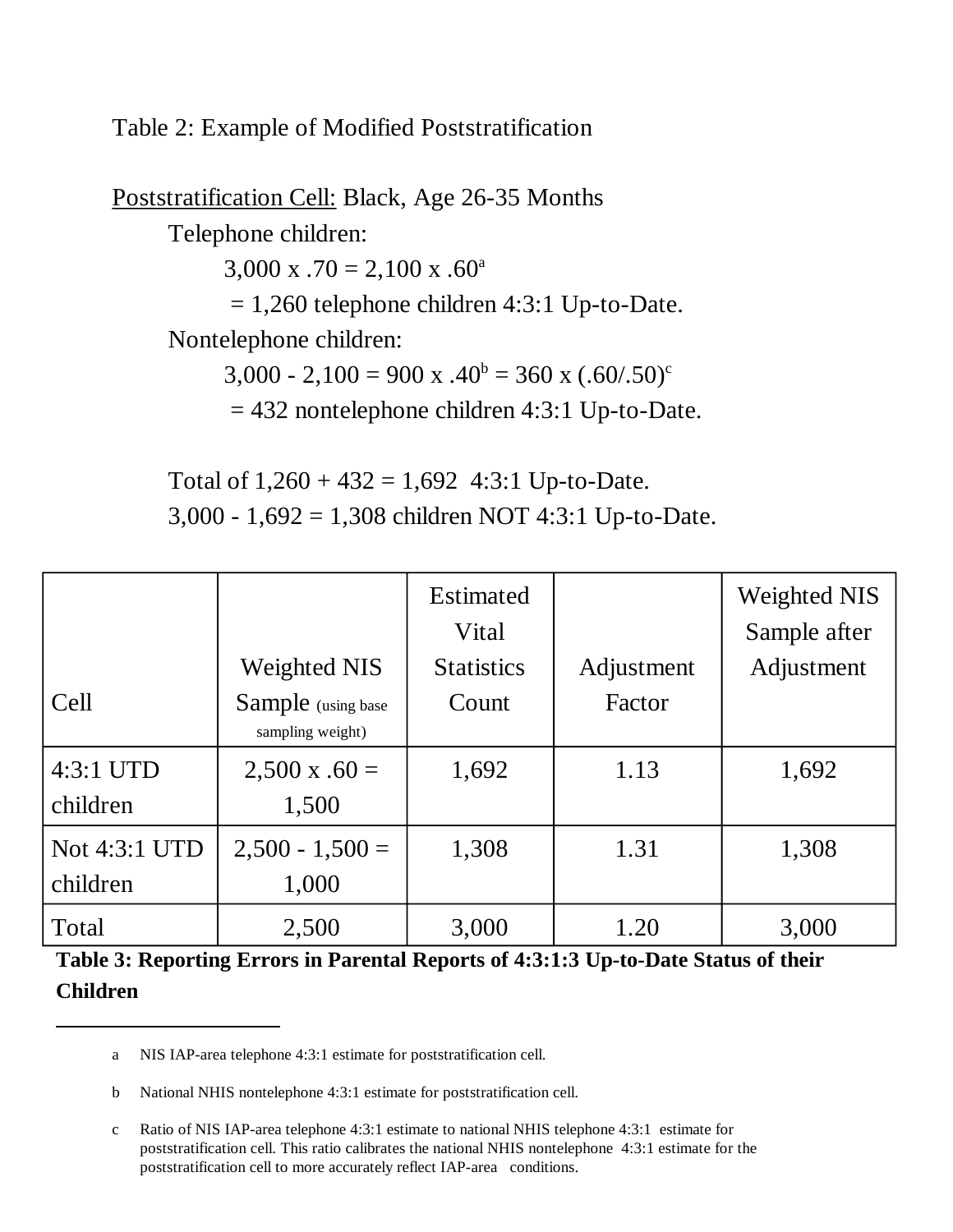| <b>Household Report Category</b>        | Percentage of Children 4:3:1:3<br>Up-to-Date According to<br>Households | Percentage of Children 4:3:1:3 Up-<br>to-Date According to Providers |
|-----------------------------------------|-------------------------------------------------------------------------|----------------------------------------------------------------------|
| Shot Card, $4:3:1:3$ up-to-date         | 100%                                                                    | 90%                                                                  |
| Shot Card, Not $4:3:1:3$ up-to-<br>date | 0%                                                                      | 62%                                                                  |
| Recall, $4:3:1:3$ up-to-date            | 100%                                                                    | 75%                                                                  |
| Recall, Not 4:3:1:3 up-to-date          | 0%                                                                      | 66%                                                                  |
| $D.K. 4:3:1:3$ Status of Child          | D.K.                                                                    | 70%                                                                  |

**Table 4: Example of Calculation of Provider-Adjusted Coverage Estimate for 3+ Polio Upto-Date** 

|                            | Provider Proportion of<br>Children with $3+$ Polio<br><b>Shots</b> | Weighted Proportion of<br>NIS Children in RDD<br>Sample | Product |
|----------------------------|--------------------------------------------------------------------|---------------------------------------------------------|---------|
| Category                   |                                                                    |                                                         |         |
| Shot Card, 4:3:1:3 UTD     | .962                                                               | .268                                                    | .258    |
| Shot Card, Not 4:3:1:3 UTD | .860                                                               | .190                                                    | .163    |
| Recall, 4:3:1:3 UTD        | .897                                                               | .137                                                    | .123    |
| Recall, Not 4:3:1:3 UTD    | .806                                                               | .207                                                    | .167    |
| D.K. whether $4:3:1:3$ UTD | .816                                                               | .199                                                    | .162    |
|                            |                                                                    | 1.000                                                   | 0.873   |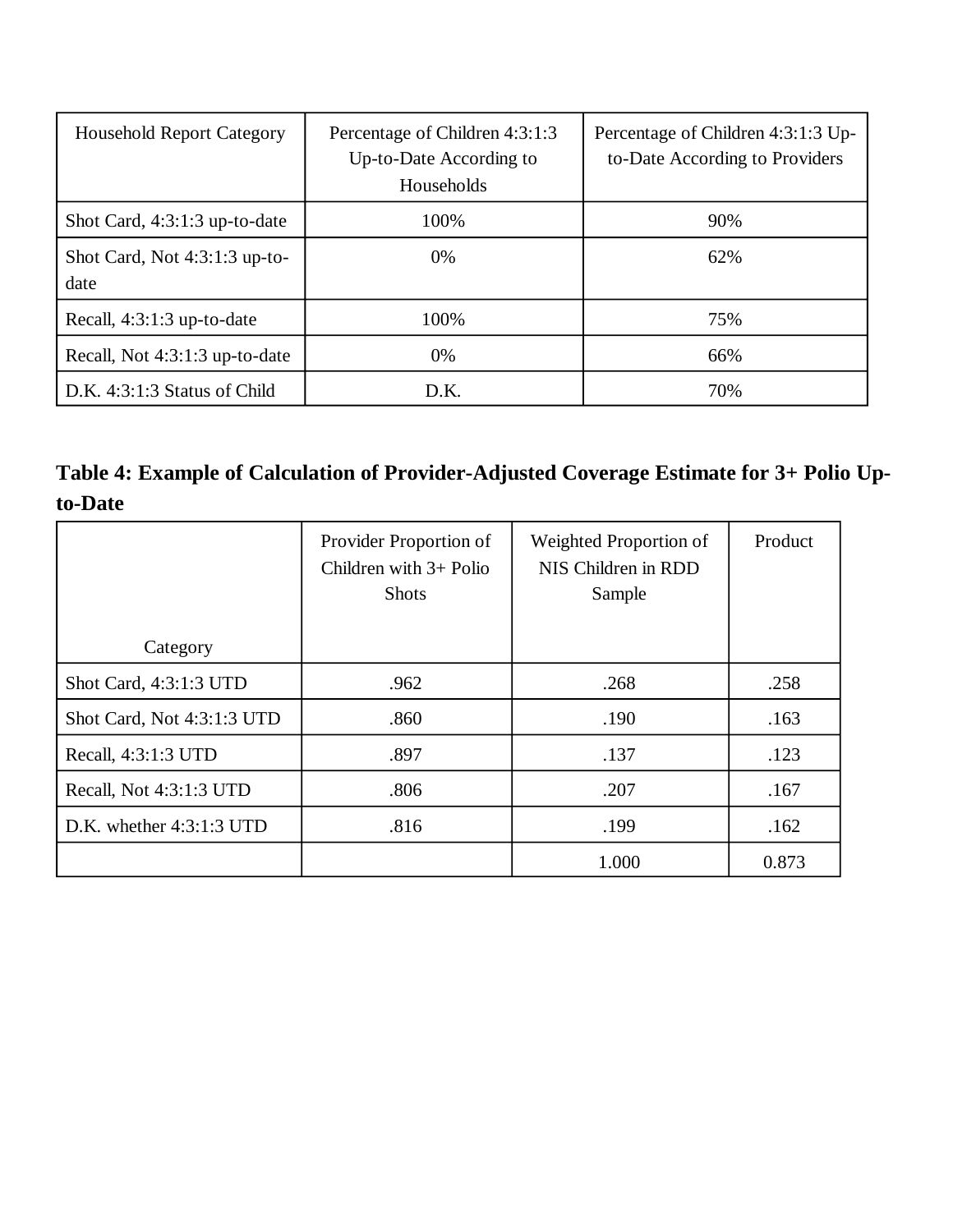

4-Quarter Time Periods

**Table 5: Examples of Trends in Vaccination Coverage over Time**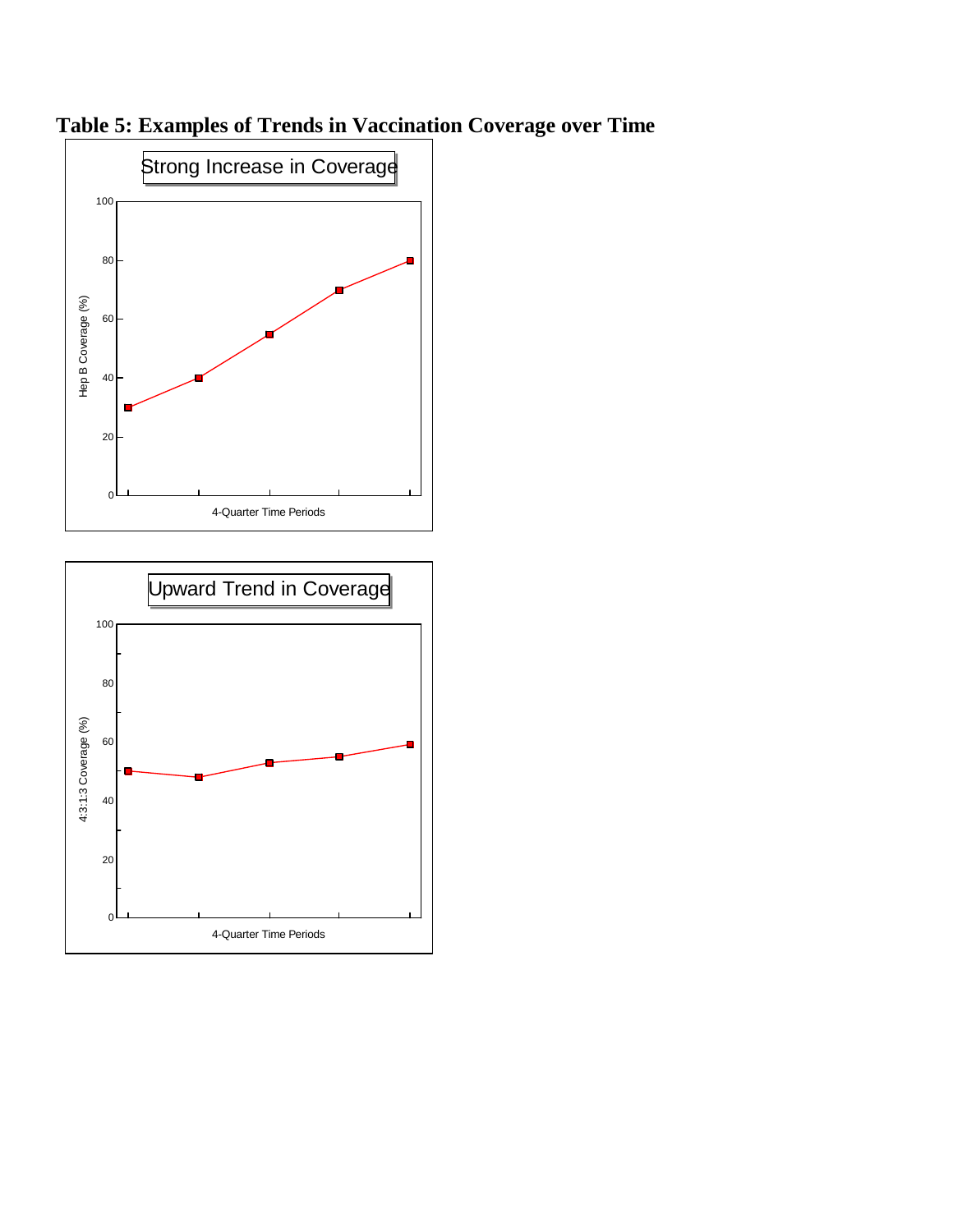

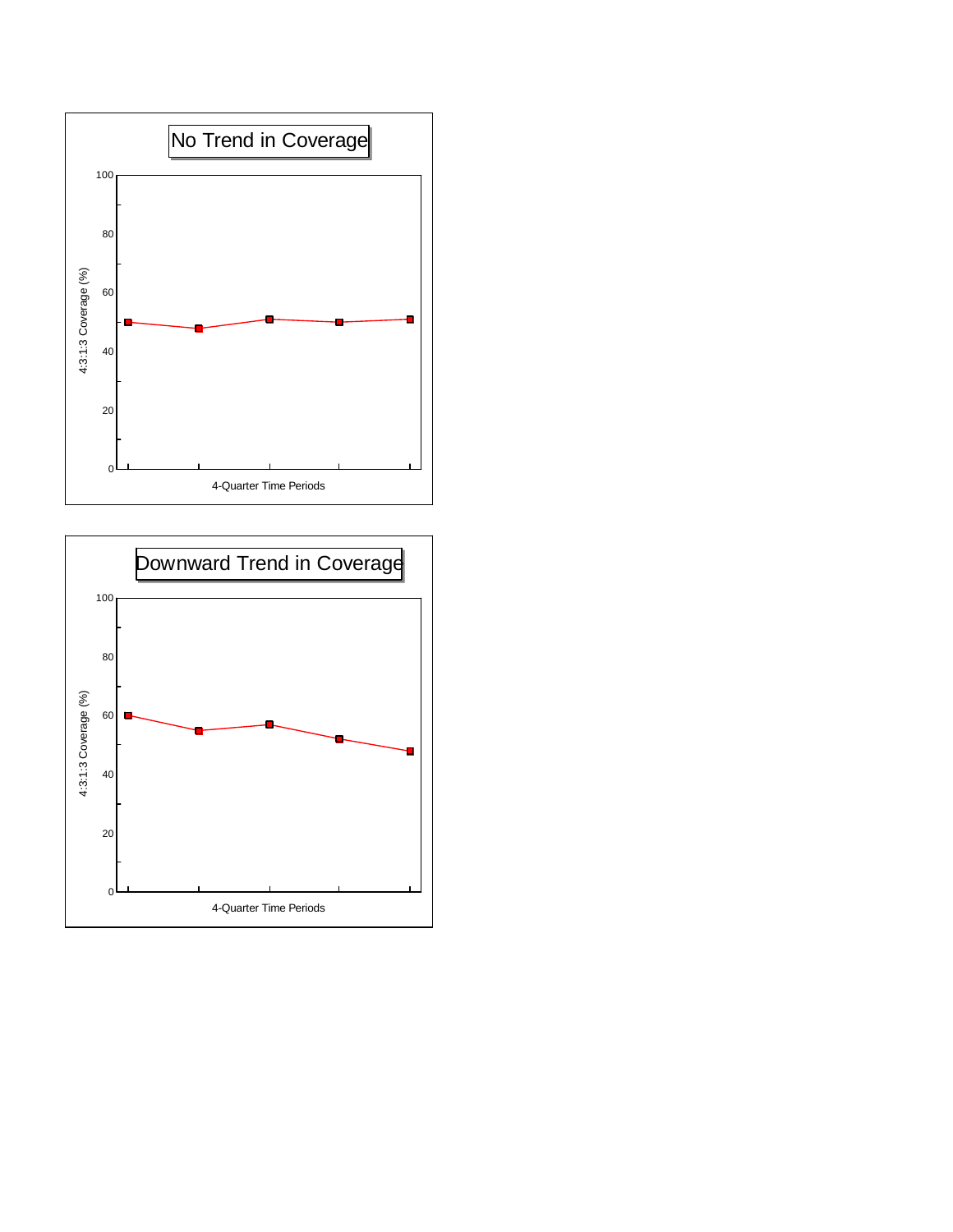# **APPENDIX**

r.

| <b>SHOTRECORD FOR POLIO (DROPS OR SHOTS)</b> |                                                                                                                                                                                               |                                                                                                 |  |  |
|----------------------------------------------|-----------------------------------------------------------------------------------------------------------------------------------------------------------------------------------------------|-------------------------------------------------------------------------------------------------|--|--|
|                                              | Looking at the shot record, please tell me how many times [FILL VAR:<br>1.<br>NAME OF FIRST/SECOND /SIXTH CHILD, FROM S3.5] has<br>received a polio vaccine -- pink drops -- or a polio shot. |                                                                                                 |  |  |
|                                              | $\text{shots}$                                                                                                                                                                                | RECORD DATES BELOW                                                                              |  |  |
|                                              | $de \text{ } \text{NOTE} \dots \dots \dots \dots \dots \dots 0$<br>$de$ DON'TKNOW  6                                                                                                          | GO TO A3<br>GO TO A3<br>GO TO A3                                                                |  |  |
|                                              | a.                                                                                                                                                                                            | What is the date (on the record) for the<br>[FILL VAR: (First/Second/Eighth)]<br>polio vaccine? |  |  |
| 1st Shot                                     | $\frac{\frac{1}{2}}{2\pi}$<br>MO DAY YEAR                                                                                                                                                     | de DON'T KNOW 9996 GO TO A3<br>de REFUSED  9997 GO TO A3                                        |  |  |
| 2nd Shot                                     | ___/___/___<br>MO DAY YEAR                                                                                                                                                                    | $de$ DON'T KNOW 9996 GO TO A3<br>$de$ REFUSED  9997 GO TO A3                                    |  |  |
| 3rd Shot                                     | $\frac{\ }{\ }$ / $\frac{\ }{\ }$ / $\frac{\ }{\ }$<br>MO DAY YEAR                                                                                                                            | de DON'T KNOW<br>9996 GO TO A3<br>$de$ REFUSED  9997 GO TO A3                                   |  |  |
| <b>4th Shot</b>                              | $\frac{\frac{1}{2}}{2}$ / $\frac{\frac{1}{2}}{2}$<br>MO DAY YEAR                                                                                                                              | de DON'T KNOW<br>9996 GO TO A3<br>$de$ REFUSED  9997 GO TO A3                                   |  |  |
| 5th Shot                                     | $\frac{\frac{1}{2}}{2}$ / $\frac{1}{2}$ / $\frac{1}{2}$<br>MO DAY YEAR                                                                                                                        | $de$ DON'T KNOW 9996 GO TO A3<br>de REFUSED  9997 GO TO A3                                      |  |  |
| <b>6th Shot</b>                              | $\frac{1}{2}$ $\frac{1}{2}$<br>MO DAY YEAR                                                                                                                                                    | $de$ DON'T KNOW 9996 GO TO A3<br>de REFUSED  9997 GO TO A3                                      |  |  |
| 7th Shot                                     | $\frac{1}{\sqrt{2}}$<br>MO DAY YEAR                                                                                                                                                           | $de$ DON'T KNOW 9996 GO TO A3<br>$de$ REFUSED $\ldots$ 9997 GO TO A3                            |  |  |
| 8th Shot                                     | $\frac{1}{\sqrt{2}}$<br>MO DAY YEAR<br>GO TO A3                                                                                                                                               | $de$ DON'T KNOW 9996 GO TO A3<br>de REFUSED  9997 GO TO A3                                      |  |  |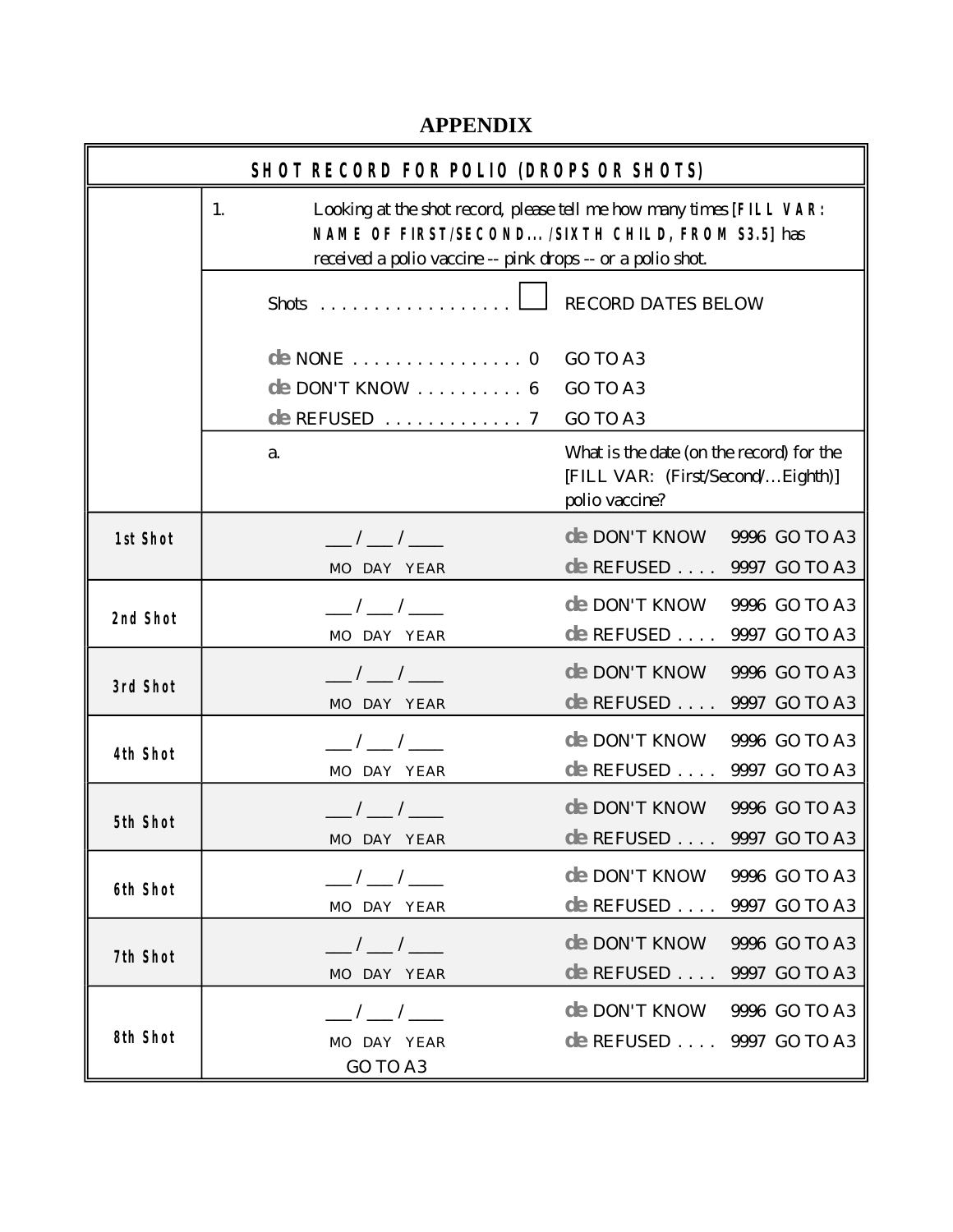B2. H as [FILL VAR: NAME OF FIRST/SECOND... /NINTH CHILD, FROM S3.5] ever received a polio vaccine by m outh, pink drops or by a polio shot?

| $DON'TKNOW \ldots \ldots \ldots \ldots \ldots \ldots \ldots \ldots 6$ GO TO B4 |  |
|--------------------------------------------------------------------------------|--|
|                                                                                |  |
|                                                                                |  |

B2.A. How many polio vaccine shots did [FILL VAR: NAME OF FIRST/SECOND... AINTH CHILD, FROM S3.5] ever receive?

| NUM BER OF VACCINES $\ldots \ldots \ldots \ldots \ldots$ |  |
|----------------------------------------------------------|--|
|                                                          |  |
|                                                          |  |
| REFUSED  97                                              |  |

B3. H as [FILL VAR: NAME OF FIRST/SECOND... /NINTH CHILD, FROM S3.5] ever received a measles or  $M - M - R$  (Me as les-M um ps-R ubella) shot?

| $\text{DON}$ T KNOW $\ldots$ $\ldots$ $\ldots$ $\ldots$ $\ldots$ $\ldots$ $\ldots$ $\ldots$ 6 GO TO B5 |  |
|--------------------------------------------------------------------------------------------------------|--|
|                                                                                                        |  |
|                                                                                                        |  |

B3.A. How many measles or M-M-R shots did [FILL VAR: NAME OF FIRST/SECOND... AINTH CHILD, FROM S3.5] ever receive?

|                                                                               | MORE GO TO B5 |
|-------------------------------------------------------------------------------|---------------|
|                                                                               |               |
| $DON'TKNOW \ldots \ldots \ldots \ldots \ldots \ldots \ldots \ldots \ldots 96$ |               |
|                                                                               |               |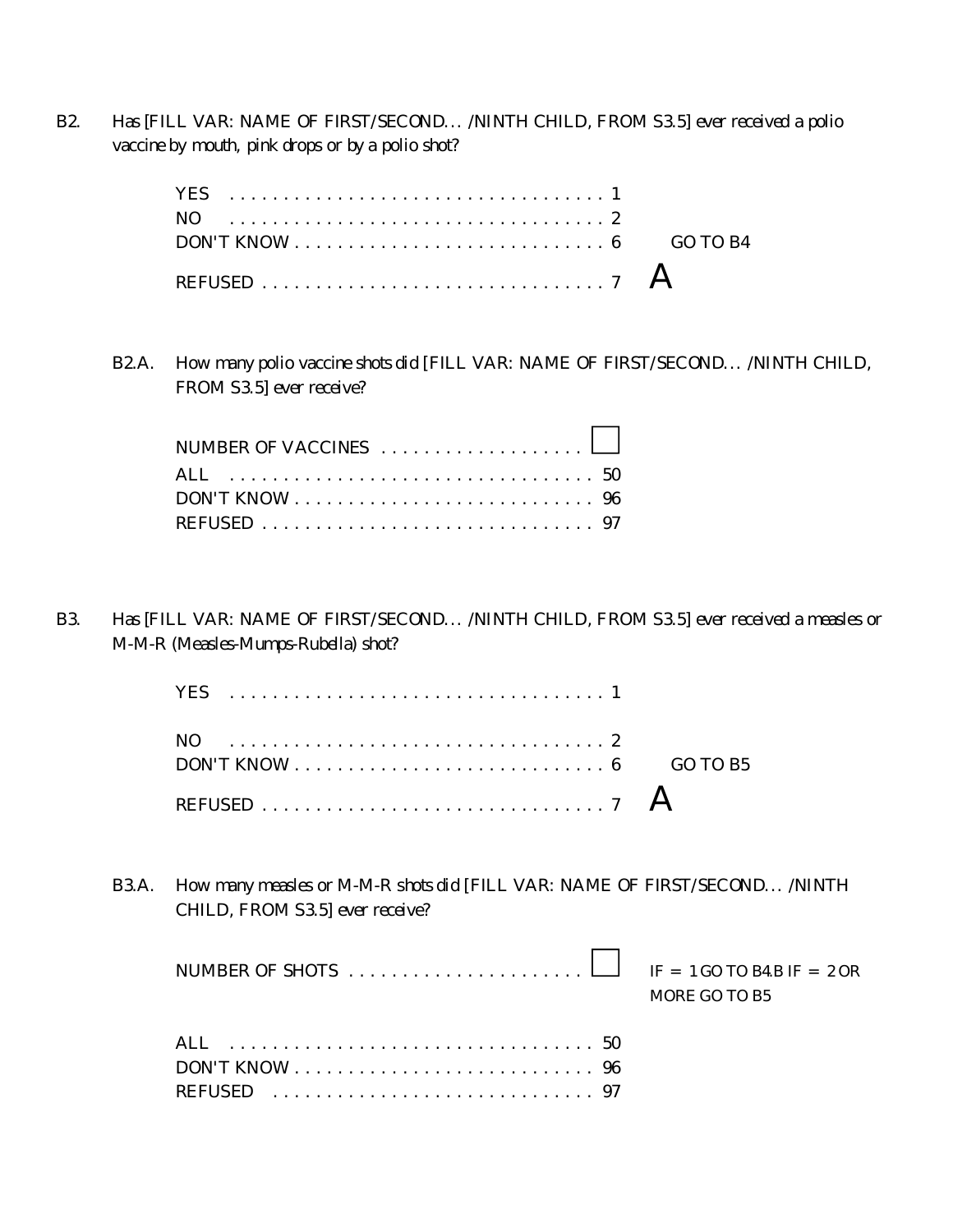## **SECTIO N D**

## *Provide r Ques tions*

- $D<sub>5</sub>$ To get a complete picture of the vaccinations received by your (children/child), we would like to contact doctors or health clinics to obtain a copy of the vaccination records for your (children/child). This study is voluntary and is authorized by the U.S. Public H ealth Service Act. It's all right to skip any questions you don't w ant to answer. The inform ation you give will be kept in strict confidence and will be summ arized for research purposes only.
- D<sub>6</sub> H ow many doctors or clinics have provided vaccinations for your child named [NAME OF (FIRST) ELIGIBLE CHILD ] whose birth date is [DATE OF BIRTH OF (FIRST) ELIGIBLE CHILD ]?

| NUM BER |  |  |  |
|---------|--|--|--|
|---------|--|--|--|

 D 6A.1 Starting with the most recent, please tell me the name, address and telephone number for each doctor or clinic. (W ould you take a m om ent to find shot cards, appointm ent cards or other records you may have  $\partial$ 

> YES, CONTINUE ON ............ . 1 NO, CAN'T FIND, CONTINUE ...... 2 REFUSED .................... . 7 GO TO D 14

D 6B.1.1.1 What is the last name of the doctor?

 $\text{LAST}$ 

D 6B.2.1.1 Do you know the doctor's first name?

| <b>FIRST</b><br>_____ |  |  |  |
|-----------------------|--|--|--|
|                       |  |  |  |

D 6B.3.1.1 Please tell me the name of the office or the clinic.

 $0$  FFICE

D<sub>6</sub>B.4.1.1 What is the street address of the office or the clinic?

STREET\_\_\_\_\_\_\_\_\_\_\_\_\_\_\_\_\_\_\_\_\_\_\_\_\_\_\_\_\_\_\_\_\_

D 6B.5.1.1 Is there a suite, floor, or room number?